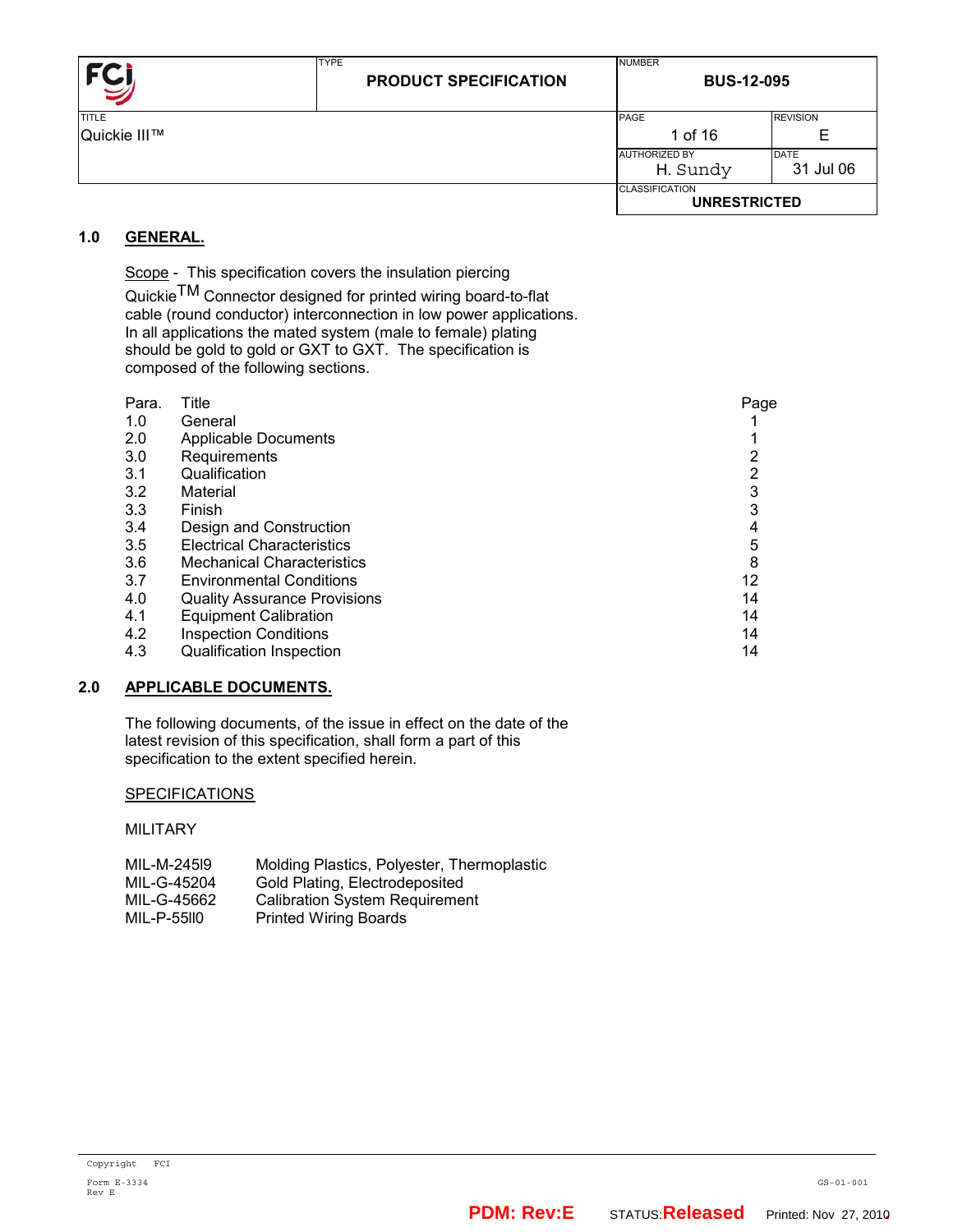|              | <b>TYPE</b><br><b>PRODUCT SPECIFICATION</b> | <b>NUMBER</b><br><b>BUS-12-095</b>           |                 |
|--------------|---------------------------------------------|----------------------------------------------|-----------------|
| <b>TITLE</b> |                                             | PAGE                                         | <b>REVISION</b> |
| Quickie III™ |                                             | 2 of 16                                      | Е               |
|              |                                             | <b>AUTHORIZED BY</b>                         | <b>DATE</b>     |
|              |                                             | H. Sundy                                     | 31 Jul 06       |
|              |                                             | <b>CLASSIFICATION</b><br><b>UNRESTRICTED</b> |                 |

FEDERAL

| QQ-N-290 | Nickel Plating (Electrodeposited)                                                     |
|----------|---------------------------------------------------------------------------------------|
| QQ-W-343 | Wire, Electrical and Nonelectrical, Copper (Uninsulated)                              |
| QQ-B-750 | Bronze, Phosphor; Bar, Plate, Rod, Sheet Strip, Flat Wire, and Structural and Special |
|          | Shaped Sections.                                                                      |
| Q-S-763  | Steel Bars, Shapes, and Forgings, Corrosion-Resisting.                                |

# **STANDARDS**

MILITARY

| MIL-STD-105 Sampling Procedures and Tables for Inspection by Attributes |
|-------------------------------------------------------------------------|
| MIL-STD-202 Test Methods for Electronic and Electrical Component Parts  |
| MIL-STD-275 Printed Wiring Board for Electronic Equipment               |
| MIL-STD-1344 Test Methods for Electrical Connectors                     |

## INDUSTRY SPECIFICATIONS/STANDARDS

UL-94 Tests for Flammability of Plastic Materials

FCI TEST SPECIFICATIONS

BUS-12-00l Round Conductor Flat Flexible Cable

## **3.0 REQUIREMENTS.**

3.1 Qualification - Connectors furnished under this specification shall be products capable of meeting the qualification test requirements specified herein.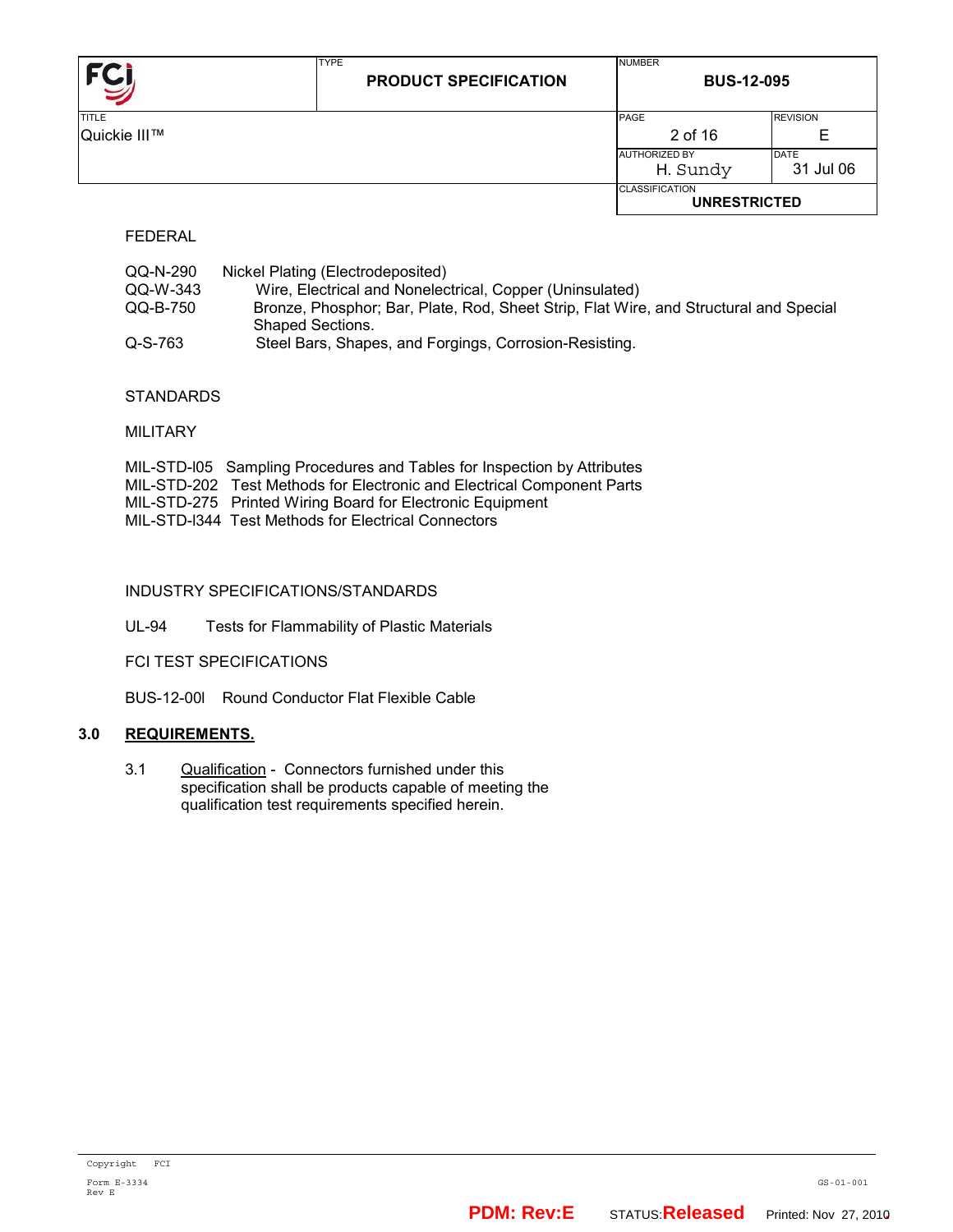| <b>FCI</b>   | <b>TYPE</b><br><b>PRODUCT SPECIFICATION</b> | <b>NUMBER</b><br><b>BUS-12-095</b>           |                          |
|--------------|---------------------------------------------|----------------------------------------------|--------------------------|
| <b>TITLE</b> |                                             | PAGE                                         | <b>REVISION</b>          |
| Quickie III™ |                                             | 3 of 16                                      | Е                        |
|              |                                             | <b>AUTHORIZED BY</b><br>H. Sundy             | <b>DATE</b><br>31 Jul 06 |
|              |                                             | <b>CLASSIFICATION</b><br><b>UNRESTRICTED</b> |                          |

- 3.2 Material The material for each part shall be as specified herein, or equivalent. Substitute material shall meet the performance requirements of this specification.
	- 3.2.1 Contact Both the header and receptacle contact shall be phosphor bronze in accordance with QQ-B-750, Composition A.
	- 3.2.2 Latch The standard Quickie shall have a plastic molded-in latch.
	- 3.2.3 Plastic Parts Except as subsequently specified, all molded plastic parts of the receptacle connector and the mating header shall be filled polyester in accordance with MIL-M-24519, Type GPT-30F. Except as noted, all plastic material shall be rated flame retardant 94V-0 in accordance with UL-94.
		- 3.2.3.1 Header Locking Latches (Optional) The latches shall be polyester in accordance with MIL-M-24519, Type PT-F.
		- 3.2.3.2 Strain Relief (Optional) The strain relief shall be unfilled thermoplastic material, which includes latching strain relief (opt).
		- 3.2.3.3 Keys (Optional) The keys shall be unfilled Type 6-6 Nylon; the material shall be rated flame retardant 94V-2 in accordance with UL-94.
- 3.3 Finish This specification is applicable to parts with 30 microinches gold or 30 microinches GXT plating in the contact area. Details of plating location are specified on product drawings.
	- 3.3.1 Both the header and receptacle contacts shall be plated with either gold per MIL-45204B or GXT. Nickel shall be plated per QQ-N-290, Class 2.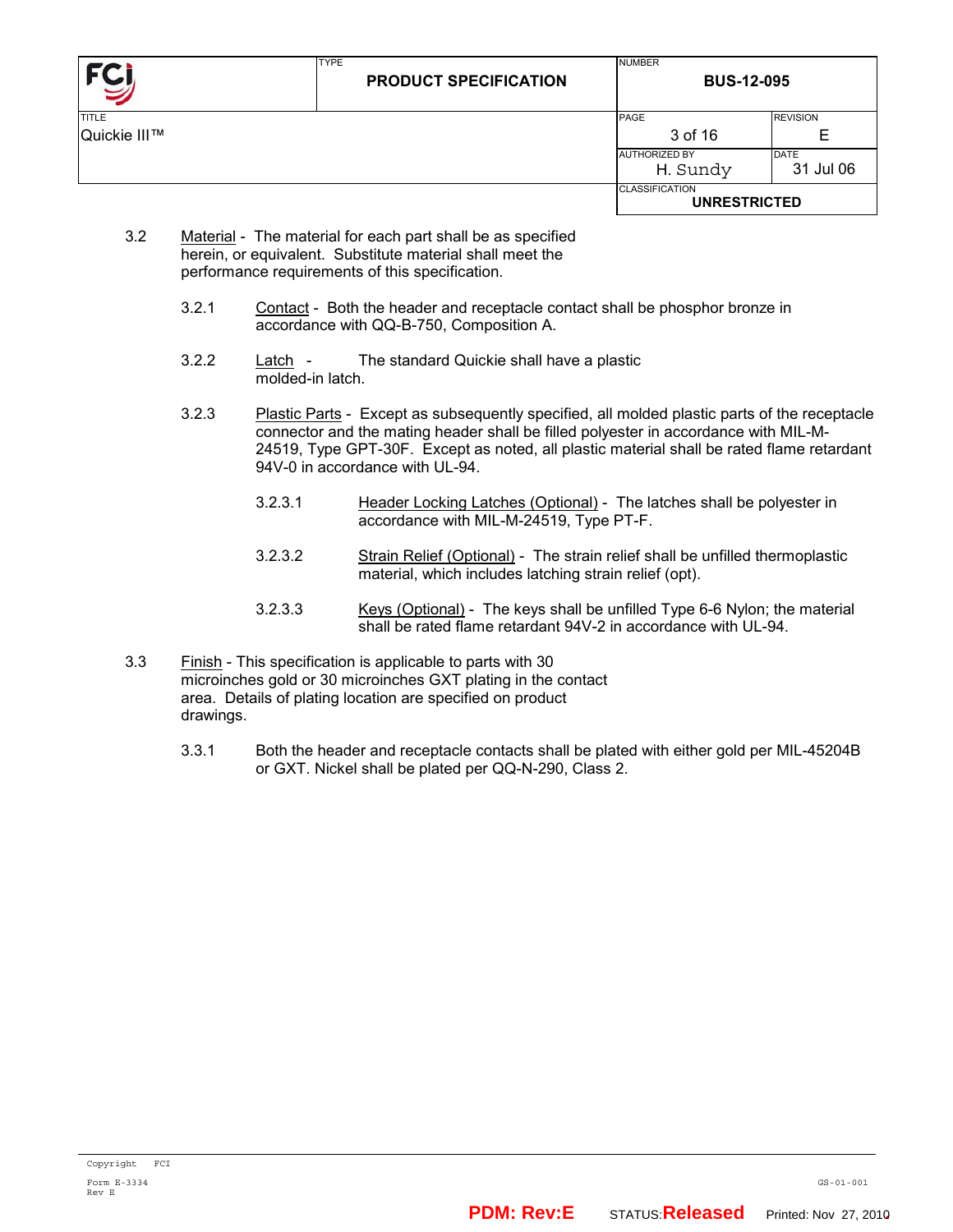|                              | <b>TYPE</b><br><b>PRODUCT SPECIFICATION</b> | <b>NUMBER</b><br><b>BUS-12-095</b>           |                               |
|------------------------------|---------------------------------------------|----------------------------------------------|-------------------------------|
| <b>TITLE</b><br>Quickie III™ |                                             | PAGE<br>4 of 16                              | <b>REVISION</b>               |
|                              |                                             | <b>AUTHORIZED BY</b><br>H. Sundy             | E<br><b>DATE</b><br>31 Jul 06 |
|                              |                                             | <b>CLASSIFICATION</b><br><b>UNRESTRICTED</b> |                               |

 3.4 Design and Construction - The connector system shall be of two-piece design, consisting of: a molded, straight or right-angle, shielded header having .64/0.025 diameter or .64/0.025 square header contacts arranged for printed wiring board termination on a 2.54/0.100 square grid; and a multi-piece receptacle connector having self-stripping contact terminations for flat, flexible, round conductor cable on a 1.27/0.050 inch center and one single-ended member for interfacing with the male contact.

> NOTE: While the receptacle connector will mate with any .64/0.025 diameter or .64/0.025 square header contacts on an appropriate grid, performance of such a combination must be determined by actual test. Minimum pin length is 4.32/.170", maximum pin length is 6.35/.250". Recommended pin length is 5.84/.230".

- 3.4.1 Installation.
	- 3.4.1.1 Header The header shall mount on single-or double-sided or multilayered printed wiring boards having .89/0.035  $\pm$  .083/.003 diameter holes (Round Pin)or 1.02/.040  $\pm$  .08/.003 diameter holes (square pin) on a 2.54/0.100 square grid. The termination layout shall be in accordance with the printed wiring requirements of MIL-STD-275 and MIL-P-551.
	- 3.4.1.2 Receptacle The receptacle shall simultaneously terminate up to 64 wires size AWG #28 (stranded) or AWG #30 (solid) on 1.27/0.050 inch centers without pre-stripping the PVC (polyvinylchloride) cable insulation. The cable shall conform to the requirements of specifications BUS-12-001.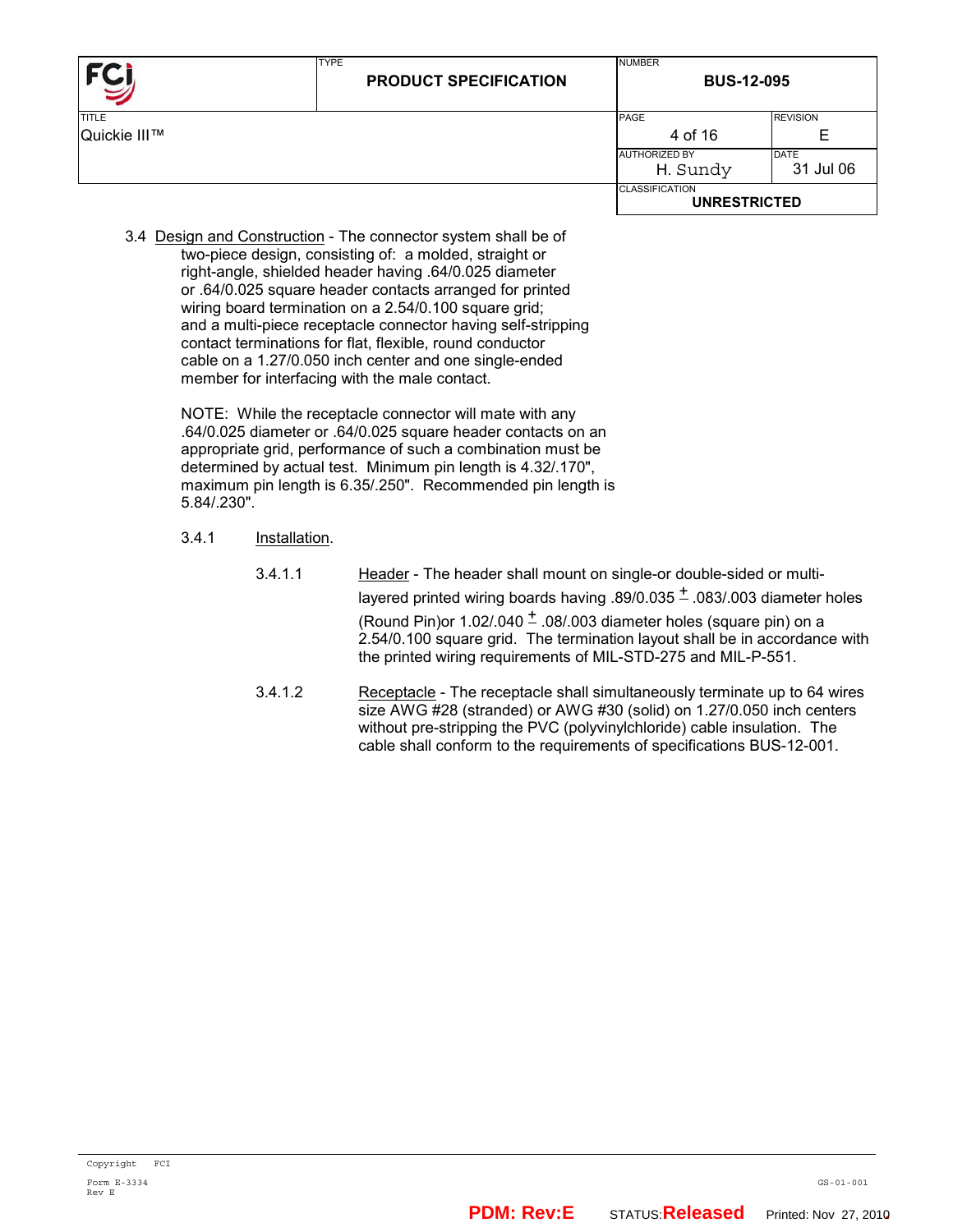| FCI          | <b>TYPE</b><br><b>PRODUCT SPECIFICATION</b> | <b>NUMBER</b><br><b>BUS-12-095</b>           |                          |
|--------------|---------------------------------------------|----------------------------------------------|--------------------------|
| <b>TITLE</b> |                                             | PAGE                                         | <b>REVISION</b>          |
| Quickie III™ |                                             | 5 of 16                                      | E                        |
|              |                                             | <b>AUTHORIZED BY</b><br>H. Sundy             | <b>DATE</b><br>31 Jul 06 |
|              |                                             | <b>CLASSIFICATION</b><br><b>UNRESTRICTED</b> |                          |

- 3.4.2 Latching Mechanism An optional latching mechanism shall be available for locking the plug into the receptacle to withstand service conditions without disconnecting.
- 3.4.3 Strain Relief An optional strain relief shall be available to protect the receptacle terminations against pull and flexing forces.
- 3.4.4 Latching Strain Relief Optional, protects terminations while locking receptacles and headers with end windows.
- 3.4.5 Key An optional molded-in polarizing feature shall be available to insure correct orientation of the receptacle connector and its mating header. Additionally, a central key is available to increase the available polarization of the receptacle to the header.
- 3.4.6 Polarizing An optional plug shall be available for installation in individual positions in the receptacle to permit selective identification or programming.
- 3.4.7 Mating The connector shall be capable of mating and unmating by hand without the use of special tools within the specified temperature range.
- 3.4.8 Workmanship Connectors shall be uniform in quality and shall be free from burrs, scratches, cracks, voids, chips, blisters, pin holes, sharp edges, and other defects that will adversely affect life or serviceability.

## 3.5 Electrical Characteristics.

 3.5.1 Current Rating - The maximum current rating of the connector shall be 1.0 ampere DC.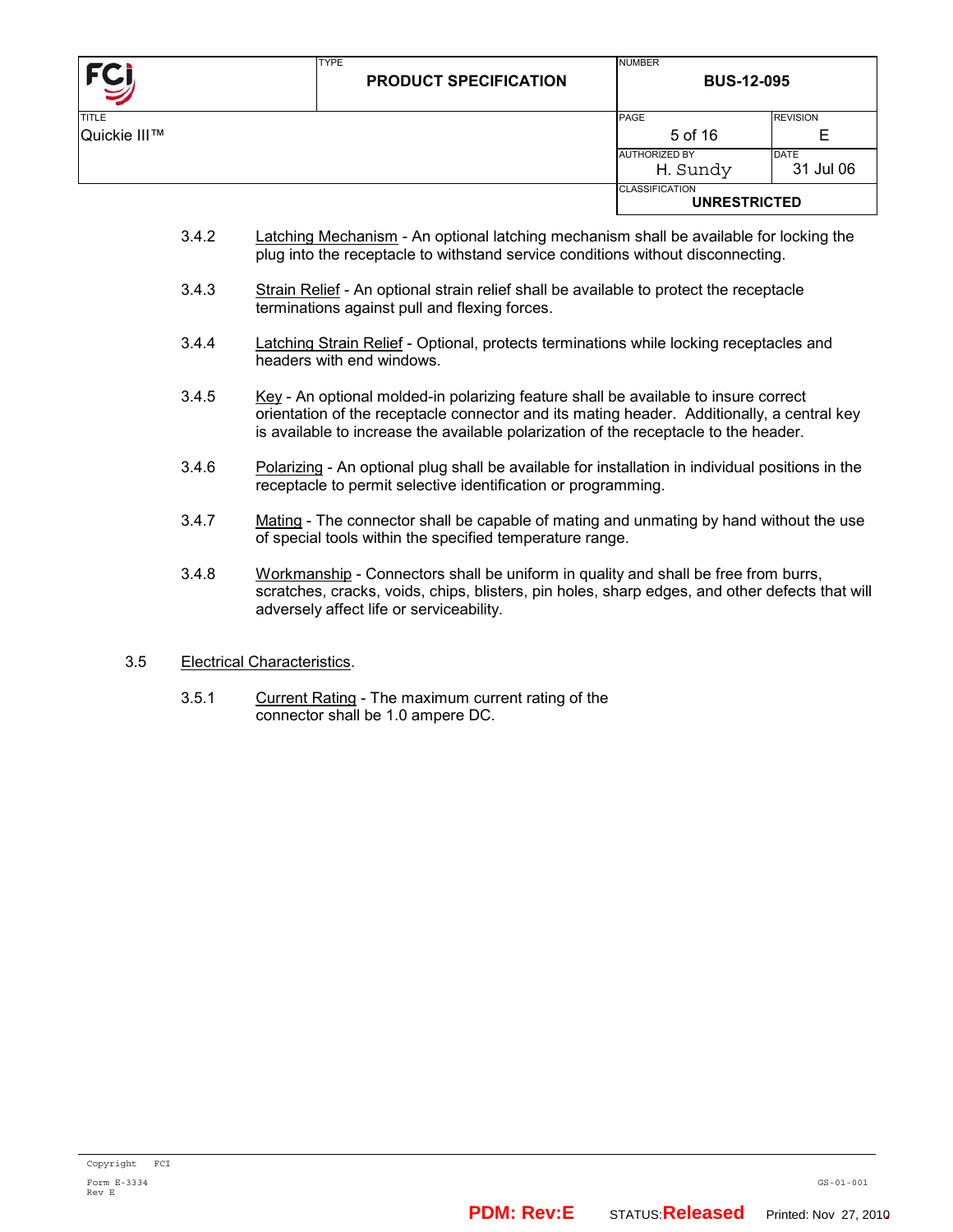|              | <b>TYPE</b><br><b>PRODUCT SPECIFICATION</b> | <b>NUMBER</b><br><b>BUS-12-095</b>           |                 |
|--------------|---------------------------------------------|----------------------------------------------|-----------------|
| <b>TITLE</b> |                                             | PAGE                                         | <b>REVISION</b> |
| Quickie III™ |                                             | 6 of 16                                      | Е               |
|              |                                             | <b>AUTHORIZED BY</b>                         | <b>DATE</b>     |
|              |                                             | H. Sundy                                     | 31 Jul 06       |
|              |                                             | <b>CLASSIFICATION</b><br><b>UNRESTRICTED</b> |                 |

- 3.5.2 Contact Resistance The contact resistance shall not exceed 12 milliohms initially or 15 milliohms after exposure to environments when measured in accordance with MIL-STD-202 Method 307. The following details shall apply:
	- (a) Method of Connection attach current and voltage leads as shown in Figure 1.
	- (b) Test Current 1.0 ampere DC.
- 3.5.3 Low Level Circuit Resistance The low level circuit resistance shall not exceed 12 milliohms initially or 15 milliohms after exposure to environments when measured in accordance with MIL-STD-1344, Method 3002. The following details shall apply.
	- (a) Method of Connection see Figure 1
	- (b) Test Current 1 milliampere DC
	- (c) Maximum Open Circuit Voltage-20 millivolts DC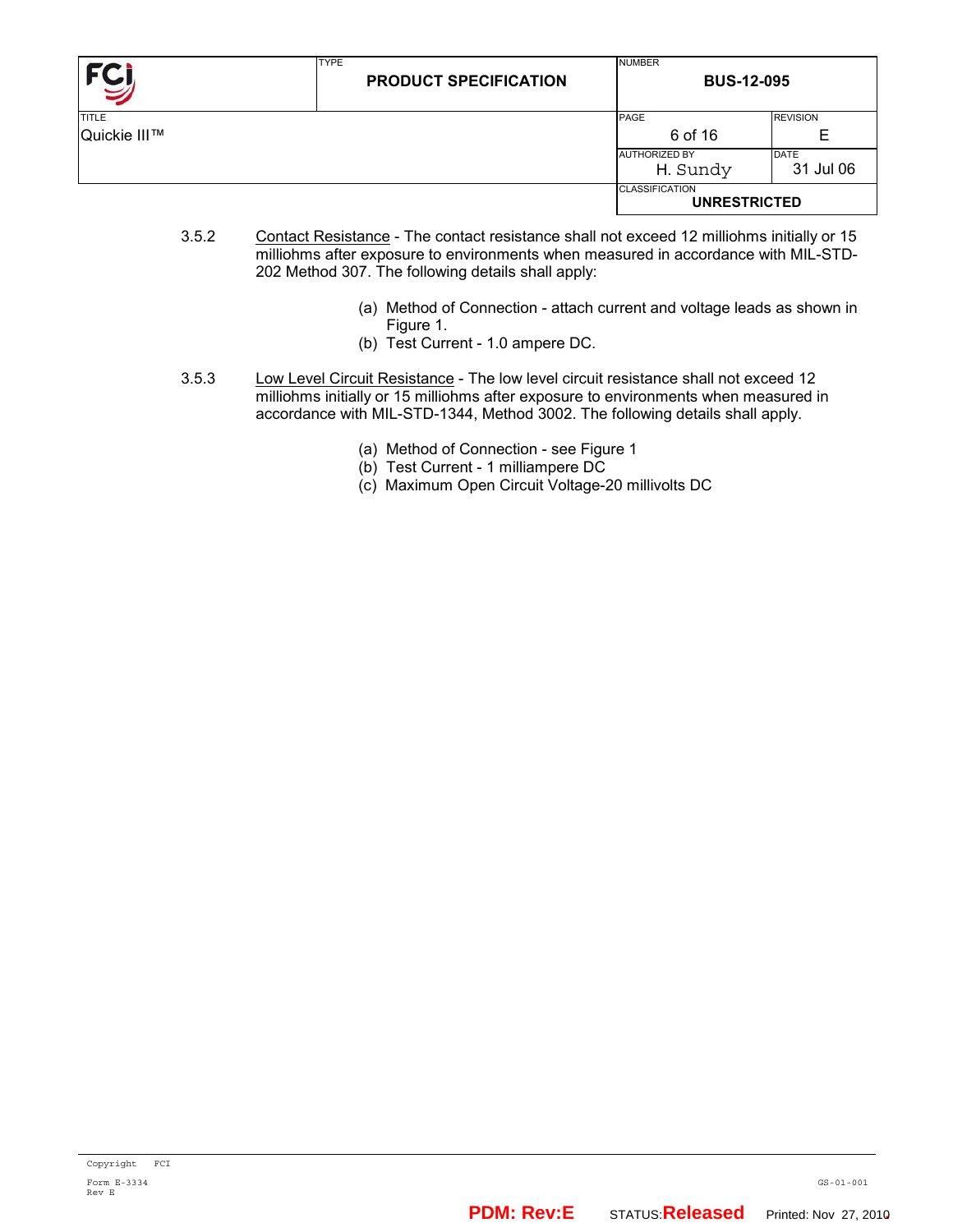| FC           | <b>TYPE</b><br><b>PRODUCT SPECIFICATION</b> | <b>NUMBER</b><br><b>BUS-12-095</b>           |                 |
|--------------|---------------------------------------------|----------------------------------------------|-----------------|
| <b>TITLE</b> |                                             | PAGE                                         | <b>REVISION</b> |
| Quickie III™ |                                             | 7 of 16                                      | E               |
|              |                                             | <b>AUTHORIZED BY</b>                         | <b>DATE</b>     |
|              |                                             | H. Sundy                                     | 31 Jul 06       |
|              |                                             | <b>CLASSIFICATION</b><br><b>UNRESTRICTED</b> |                 |



#### NOTES:

| Current connected to first and last conductor; adjacent |
|---------------------------------------------------------|
| intermediate leads shorted.                             |

- 2. BergStik used to short alternate terminals in complimentary pattern to cable conductors.<br>3. Voltmeter lead piercing cable insulation.
- Voltmeter lead piercing cable insulation.

## **FIGURE 1 - CONTACT RESISTANCE**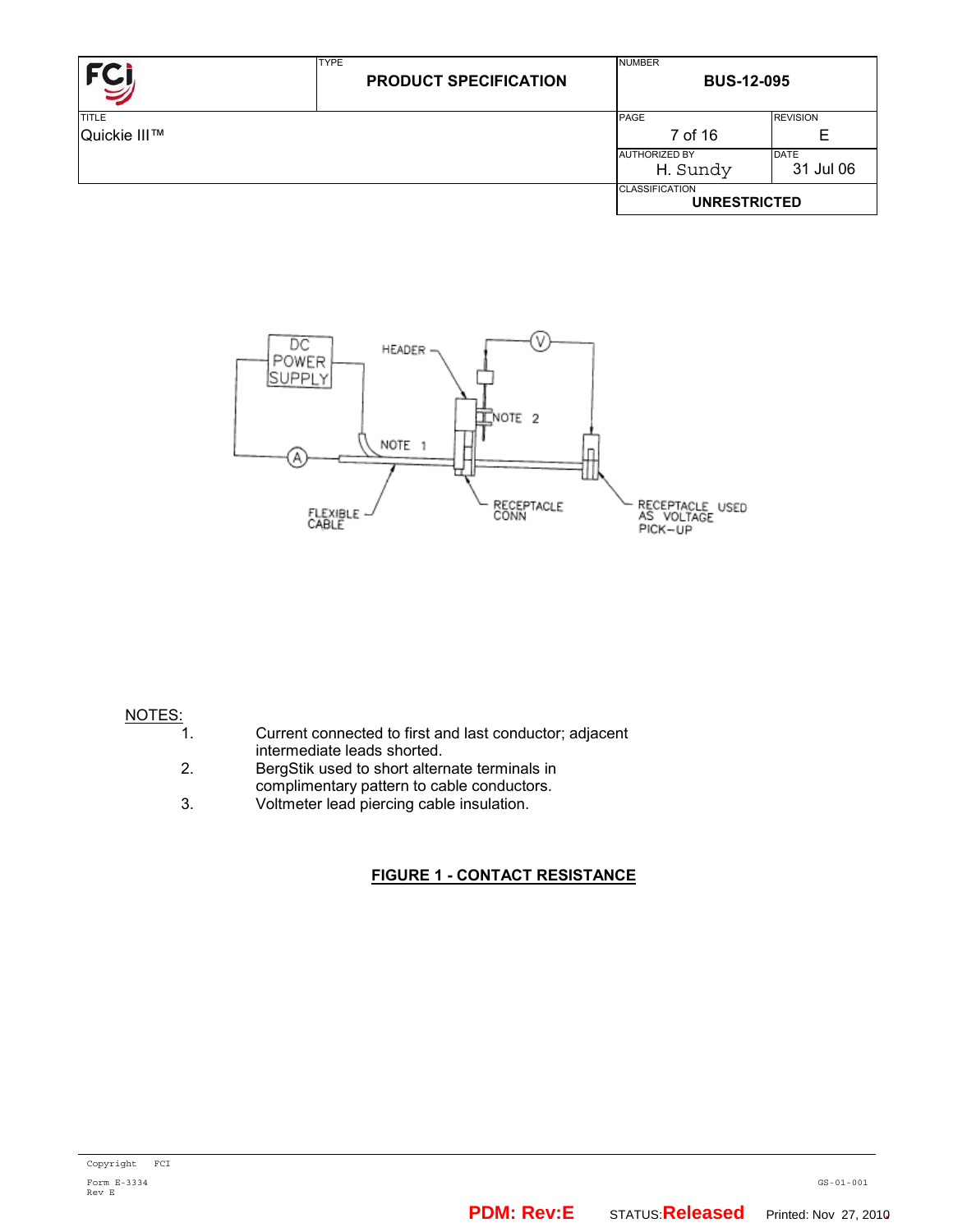| FC,          | <b>TYPE</b><br><b>PRODUCT SPECIFICATION</b> | <b>NUMBER</b><br><b>BUS-12-095</b>           |                   |  |
|--------------|---------------------------------------------|----------------------------------------------|-------------------|--|
| TITLE        |                                             | PAGE                                         | <b>REVISION</b>   |  |
| Quickie III™ |                                             | 8 of 16                                      | Е                 |  |
|              |                                             | <b>AUTHORIZED BY</b><br>H. Sundy             | DATE<br>31 Jul 06 |  |
|              |                                             | <b>CLASSIFICATION</b><br><b>UNRESTRICTED</b> |                   |  |

- 3.5.4 Insulation Resistance The insulation resistance of mated connectors shall be not less than 50,000 megohms initially and 20,000 megohms after exposure to humidity when measured in accordance with MIL-STD-202, Method 302. The following details shall apply:
	- (a) Test Condition B (500 Volts DC)
	- (b) Special Preparation the header and receptacle shall not be terminated.
	- (c) Points of Measurement between adjacent contact positions.
- 3.5.5 Dielectric Withstanding Voltage There shall be no evidence of arc-over or insulation breakdown when the mated connectors are tested in accordance with MIL-STD-202, Method 301. The following details shall apply:
	- (a) Test Potential 1000 volts RMS, 60 Hz at sea-level pressure; 450 volts RMS, 60 Hz at 50,000 ft. simulated altitude.
	- (b) Test Duration 60 seconds
	- (c) Special Preparation the header and receptacle shall not be terminated.
	- (d) Points of Measurement between adjacent contact positions.

#### 3.6 Mechanical Characteristics.

- 3.6.1 Cable Flex Resistance \*\* With strain relief installed, the receptacle shall withstand 100 cycles of cable flexing. The following details shall apply:
	- (a) Tension on Cable 2 pounds per-inch-of-cable-width (0.029 newtons per-millimeter-of-cable-width).
	- (b) Flex Angle  $140^{\circ}$  as shown in Figure 2.
- \*\* Stranded wire only; solid conductors will not withstand flexing, whether or not a connector is installed.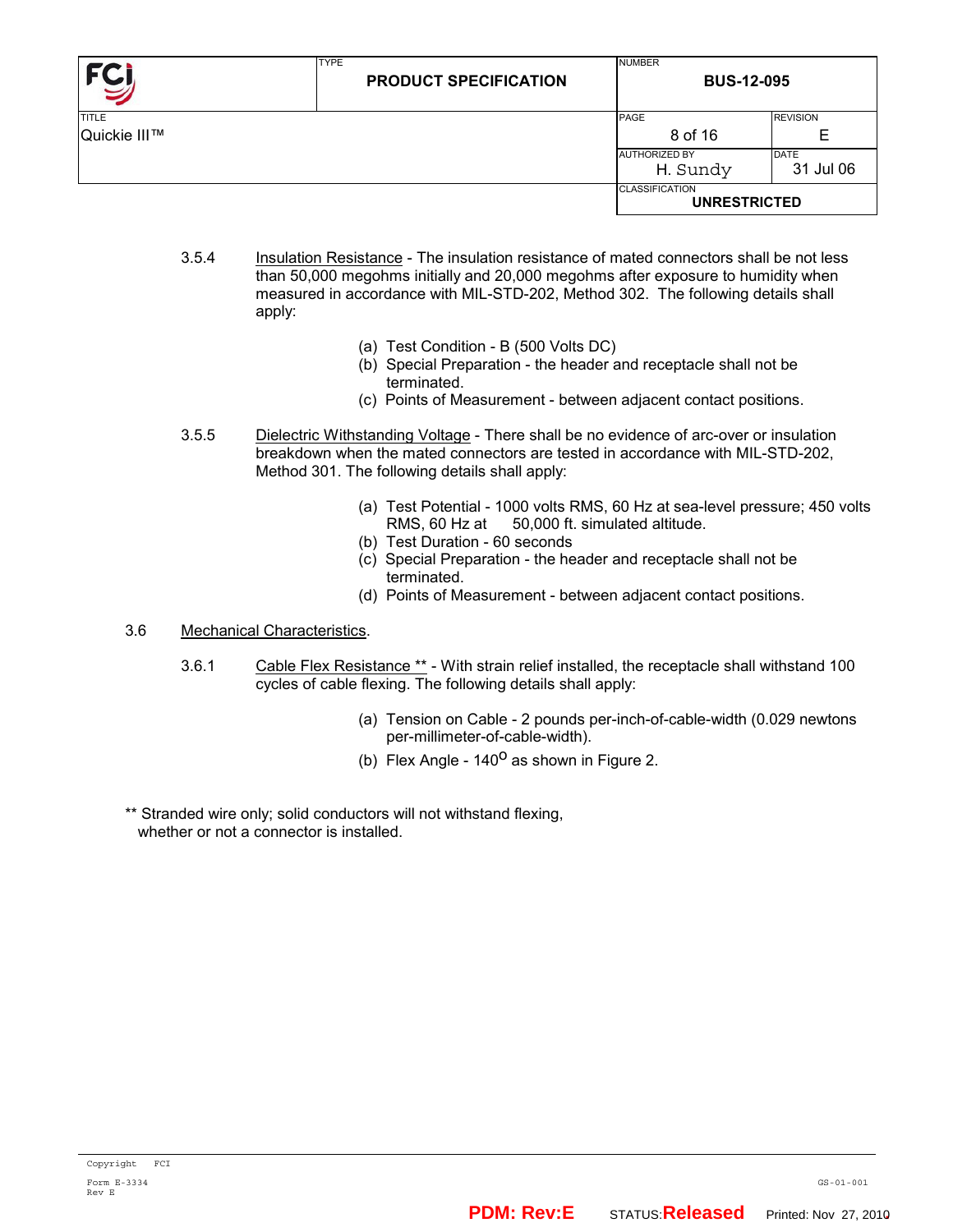|              | <b>TYPE</b><br><b>PRODUCT SPECIFICATION</b> | <b>NUMBER</b><br><b>BUS-12-095</b>           |                 |  |
|--------------|---------------------------------------------|----------------------------------------------|-----------------|--|
| <b>TITLE</b> |                                             | PAGE                                         | <b>REVISION</b> |  |
| Quickie III™ |                                             | 9 of 16                                      | Е               |  |
|              |                                             | <b>AUTHORIZED BY</b>                         | <b>DATE</b>     |  |
|              |                                             | H. Sundy                                     | 31 Jul 06       |  |
|              |                                             | <b>CLASSIFICATION</b><br><b>UNRESTRICTED</b> |                 |  |



FIGURE 2



FIGURE 3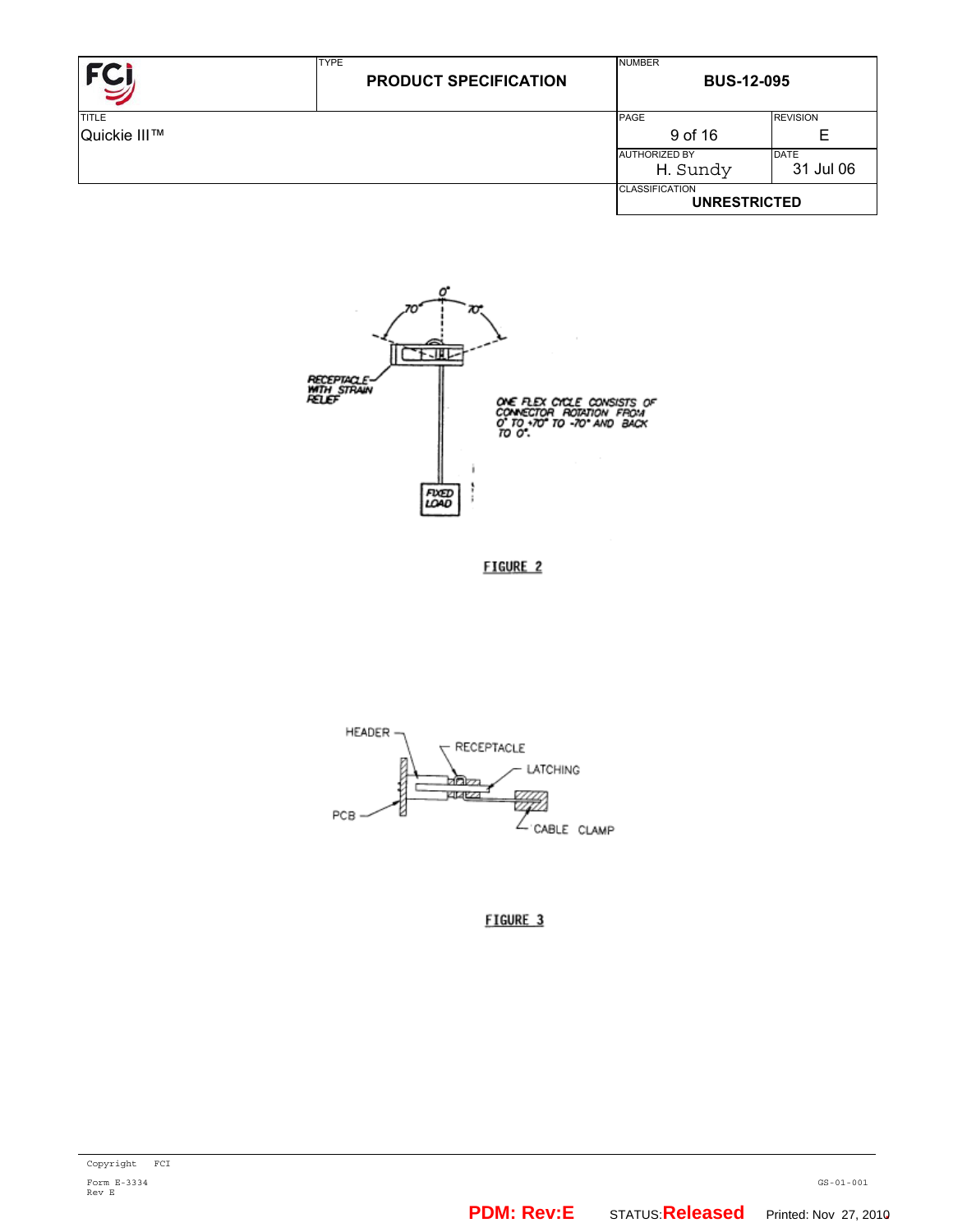| FC <sub>I</sub> | <b>TYPE</b><br><b>PRODUCT SPECIFICATION</b> | <b>NUMBER</b><br><b>BUS-12-095</b>           |                 |  |
|-----------------|---------------------------------------------|----------------------------------------------|-----------------|--|
| <b>TITLE</b>    |                                             | <b>PAGE</b>                                  | <b>REVISION</b> |  |
| Quickie III™    |                                             | 10 of 16                                     | Е               |  |
|                 |                                             | <b>AUTHORIZED BY</b>                         | DATE            |  |
|                 |                                             | H. Sundy                                     | 31 Jul 06       |  |
|                 |                                             | <b>CLASSIFICATION</b><br><b>UNRESTRICTED</b> |                 |  |

- 3.6.2 Cable Retention The strain relief on the receptacle shall withstand an evenly distributed force of 10 pounds per inch of cable width (.146 newtons per millimeter of cable width) applied to the cable in a direction parallel to the contact axis as shown in Figure 3.
- 3.6.3 Total Mating Force The total force to mate the header and receptacle shall not exceed the values shown in Table I. Contacts are lubricated prior to testing.

#### TABLE I - MAXIMUM TOTAL INSERTION FORCE (Values based on 50 pos. testing)

| Contact<br>Population | Force<br>Pounds<br>Nts. |
|-----------------------|-------------------------|
| 2 X 3                 | 10.7<br>2.4             |
| 2 X 4                 | 14.2<br>3.2             |
| 2 X 5                 | 4.0<br>17.8             |
| 2 X 7                 | 24.9<br>5.6             |
| 2 X 8                 | 28.5<br>6.4             |
| 2 X 10                | 8.0<br>35.6             |
| 2 X 12                | 9.6<br>42.7             |
| 2 X 13                | 46.3<br>10.4            |
| 2 X 15                | 12.0<br>53.4            |
| 2 X 17                | 13.6<br>60.5            |
| $2 \times 20$         | 71.2<br>16.0            |
| 2 X 22                | 17.6<br>78.3            |
| $2 \times 25$         | 20.0<br>89.0            |
| 2 X 30                | 106.8<br>24.0           |
| 2 X 32                | 113.9<br>25.6           |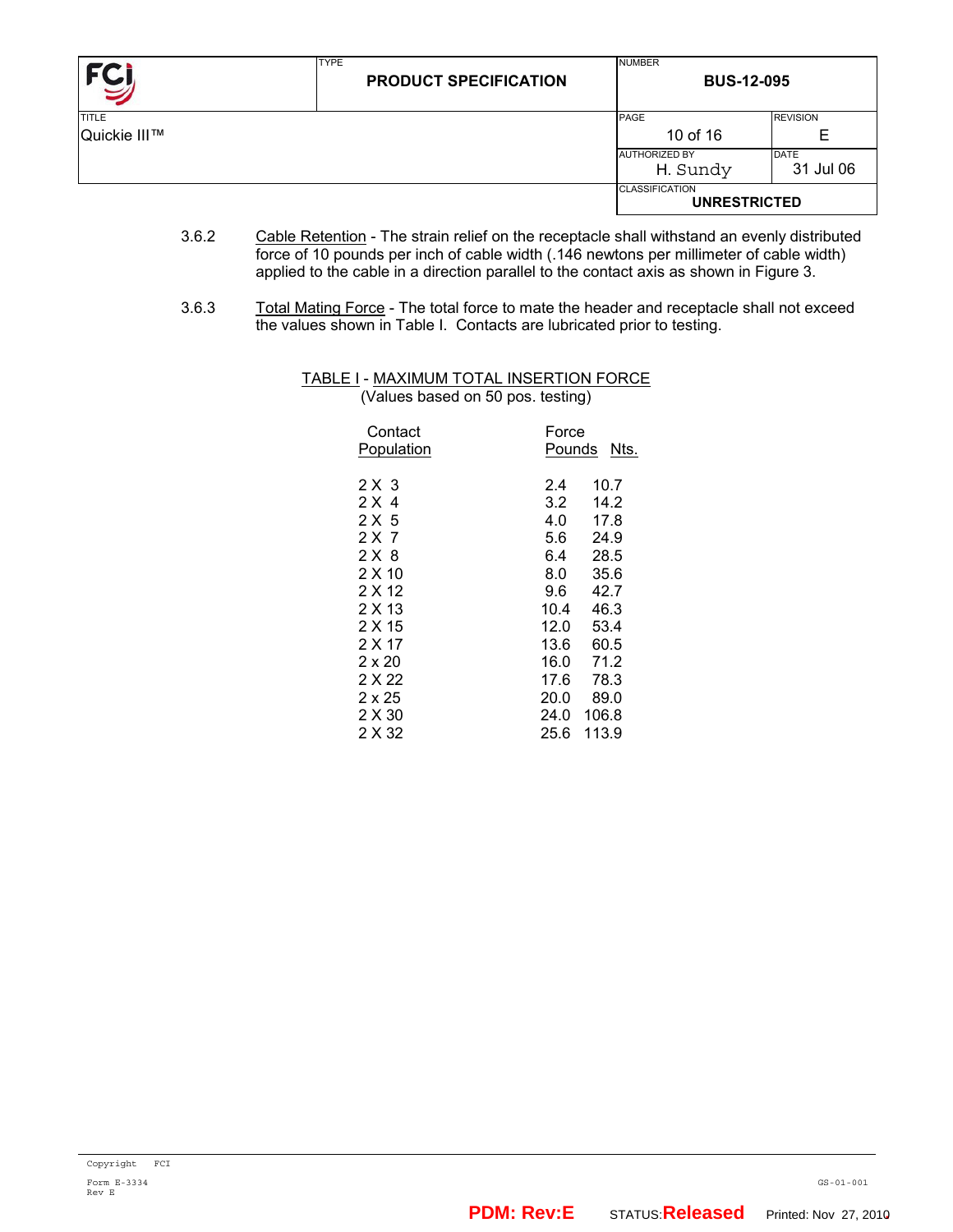| <b>FC</b>    | <b>TYPE</b><br><b>PRODUCT SPECIFICATION</b> | <b>NUMBER</b><br><b>BUS-12-095</b>           |                 |  |
|--------------|---------------------------------------------|----------------------------------------------|-----------------|--|
| <b>TITLE</b> |                                             | PAGE                                         | <b>REVISION</b> |  |
| Quickie III™ |                                             | 11 of 16                                     | E               |  |
|              |                                             | <b>AUTHORIZED BY</b>                         | <b>DATE</b>     |  |
|              |                                             | H. Sundy                                     | 31 Jul 06       |  |
|              |                                             | <b>CLASSIFICATION</b><br><b>UNRESTRICTED</b> |                 |  |

3.6.4 Individual Contact Separation Force - When measured using a gage configured as shown in Figure 4, the individual contact separation force shall be not less than 15.0 grams.



## **FIGURE 4 - SEPARATION FORCE GAGE**

3.6.5 Durability - After 100 mating cycles of the header and receptacle, the individual contact separation force shall be not less than specified above (see paragraph 3.6.4) and the contact resistance shall not exceed 15 milliohms (see paragraph 3.5.2).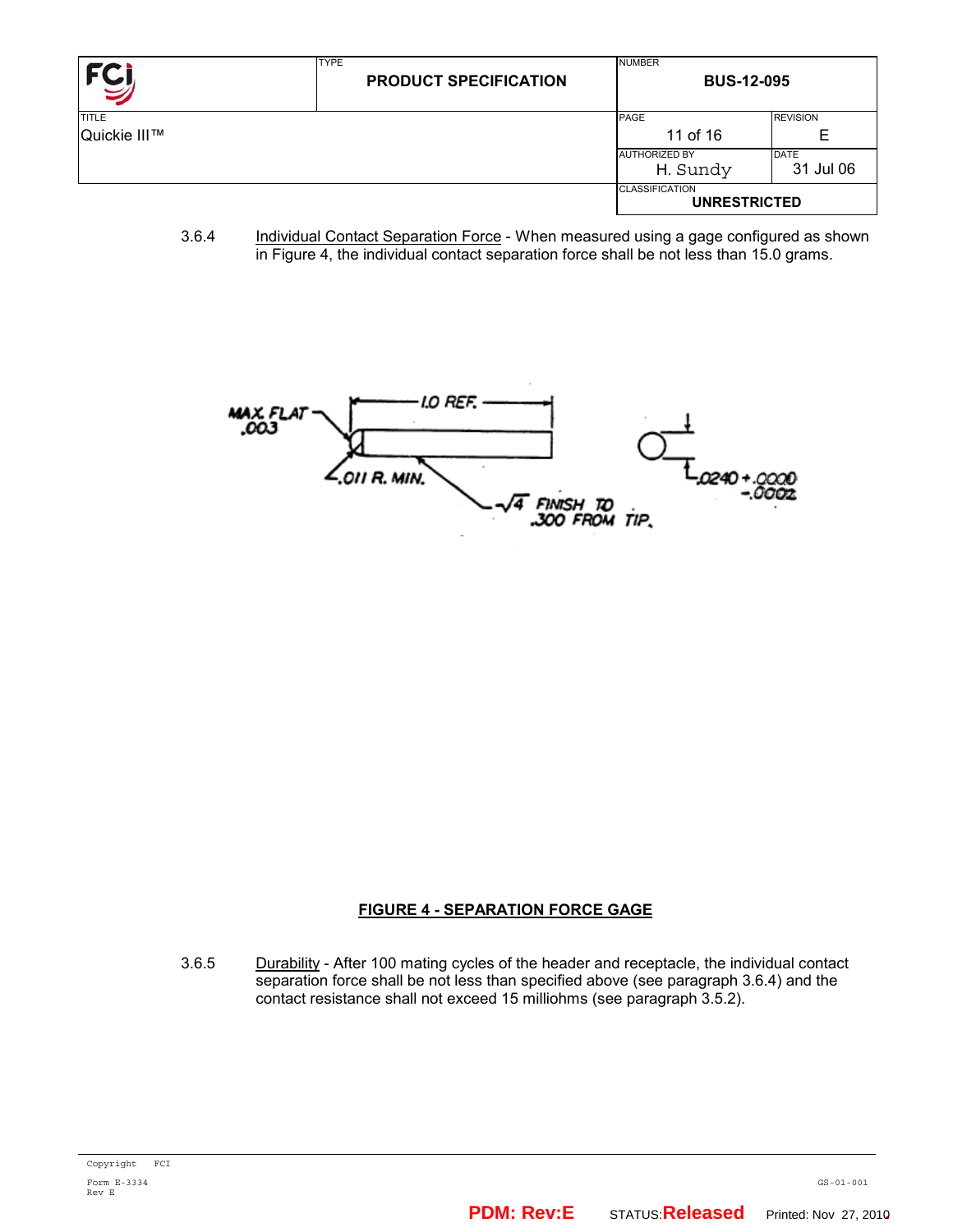| FCI          | <b>TYPE</b><br><b>PRODUCT SPECIFICATION</b> | <b>NUMBER</b><br><b>BUS-12-095</b>           |                 |  |
|--------------|---------------------------------------------|----------------------------------------------|-----------------|--|
| <b>TITLE</b> |                                             | PAGE                                         | <b>REVISION</b> |  |
| Quickie III™ |                                             | 12 of 16                                     | E               |  |
|              |                                             | <b>AUTHORIZED BY</b>                         | <b>DATE</b>     |  |
|              |                                             | H. Sundy                                     | 31 Jul 06       |  |
|              |                                             | <b>CLASSIFICATION</b><br><b>UNRESTRICTED</b> |                 |  |

#### 3.7 Environmental Conditions

- 3.7.1 Humidity Within 1 hour after exposure of the mated connector to a high humidity environment, the insulation resistance of an unterminated connector shall be not less than 20,000 megohms (see paragraph 3.5.4); the contact resistance of a terminated connector shall not exceed 15 milliohms (see paragraph 3.5.2). The test shall be in accordance with MIL-STD-202, Method 103; the following details shall apply:
	- (a) Test Duration 96 hours
	- (b) Relative Humidity 90% minimum
	- (c) Temperature  $40^{\circ}$ C
- 3.7.2 Thermal Shock After exposure of the mated connector to alternate periods of extreme high and low temperature, there shall be no evidence of cracking or crazing of the insulator or other physical damage to the connector; the dielectric withstanding voltage of the unterminated connector shall be not less than 1,000 volts RMS, 60 Hz (see paragraph 3.5.5). The test shall be in accordance with MIL-STD-202, Method 107. The following details shall apply:
	- (a) Test Condition B (1 hour cycles)
	- (b) Temperature Range  $-65$  to  $+105^{\circ}$ C
- 3.7.3 High Temperature Life After exposure of the mated connector to a high temperature operating environment, the insulation resistance of an unterminated connector shall not be less than 50,000 megohms see paragraph 3.5.4); the contact resistance of a terminated connector shall not exceed 15 milliohms (see paragraph 3.5.2). The test shall be in accordance with MIL-STD-202, Method 108; the following details shall apply:
	- (a) Test Chamber Temperature  $85^{\circ}$ C
	- (b) Test Condition (Duration) B (250 hours)
	- (c) Operating Conditions 1.0 ampere DC current (rated) through all contacts of terminated connector; duty cycle: 45 minutes ON and 15 minutes OFF.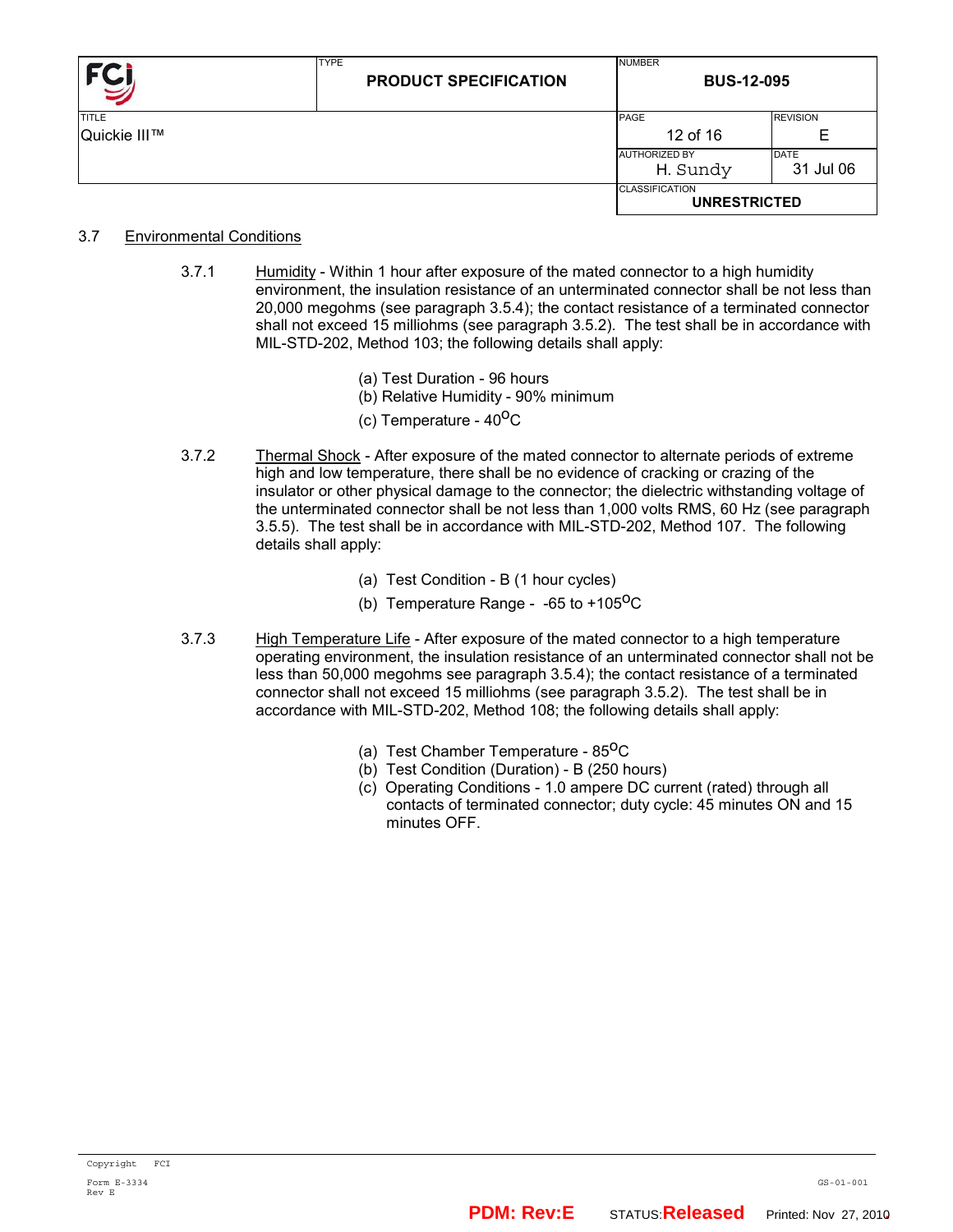|              | <b>TYPE</b><br><b>PRODUCT SPECIFICATION</b> | <b>NUMBER</b><br><b>BUS-12-095</b>           |                   |
|--------------|---------------------------------------------|----------------------------------------------|-------------------|
| <b>TITLE</b> |                                             | <b>PAGE</b>                                  | <b>REVISION</b>   |
| Quickie III™ |                                             | 13 of 16                                     | E                 |
|              |                                             | <b>AUTHORIZED BY</b><br>H. Sundy             | DATE<br>31 Jul 06 |
|              |                                             | <b>CLASSIFICATION</b><br><b>UNRESTRICTED</b> |                   |

- 3.7.4 Hydrogen Sulfide (H<sub>2</sub>S) Exposure After exposure of the mated connectors to an H<sub>2</sub>S atmosphere, the low level circuit resistance shall not exceed 15 milliohms. The following details shall apply:
	- (a) Test Medium solution of 120 grams of Na<sub>2</sub>S.9H<sub>2</sub>O in 500 ml. of distilled water, with 14 grams of  $K_2HPO_4$  added immediately prior to test.
	- (b) Test Temperature:  $40^{\circ}$  C
	- (c) Test Duration: 48 hours in a sealed 9,000 cc. glass container.
- 3.7.5 Salt Spray After exposure of the mated connectors to a salt fog atmosphere, the low level circuit resistance and contact resistance shall not exceed 15 milliohms. The test shall be in accordance with MIL-STD-202, Method l0l; the following details shall apply:
	- (a) Salt Solution 5 percent by weight
	- (b) Test Condition B (48 hours)

## **4.0 QUALITY ASSURANCE PROVISIONS.**

- 4.1 Equipment Calibration All test equipment and inspection facilities used in the performance of any test shall be maintained in a calibration system in accordance with ISO 9000.
- 4.2 Inspection Conditions Unless otherwise specified herein, all inspections shall be performed under the following ambient conditions.

Temperature -  $25^{\circ}$ C +  $5^{\circ}$ C Relative Humidity -  $30$  to 80% Barometric Pressure - Local Ambient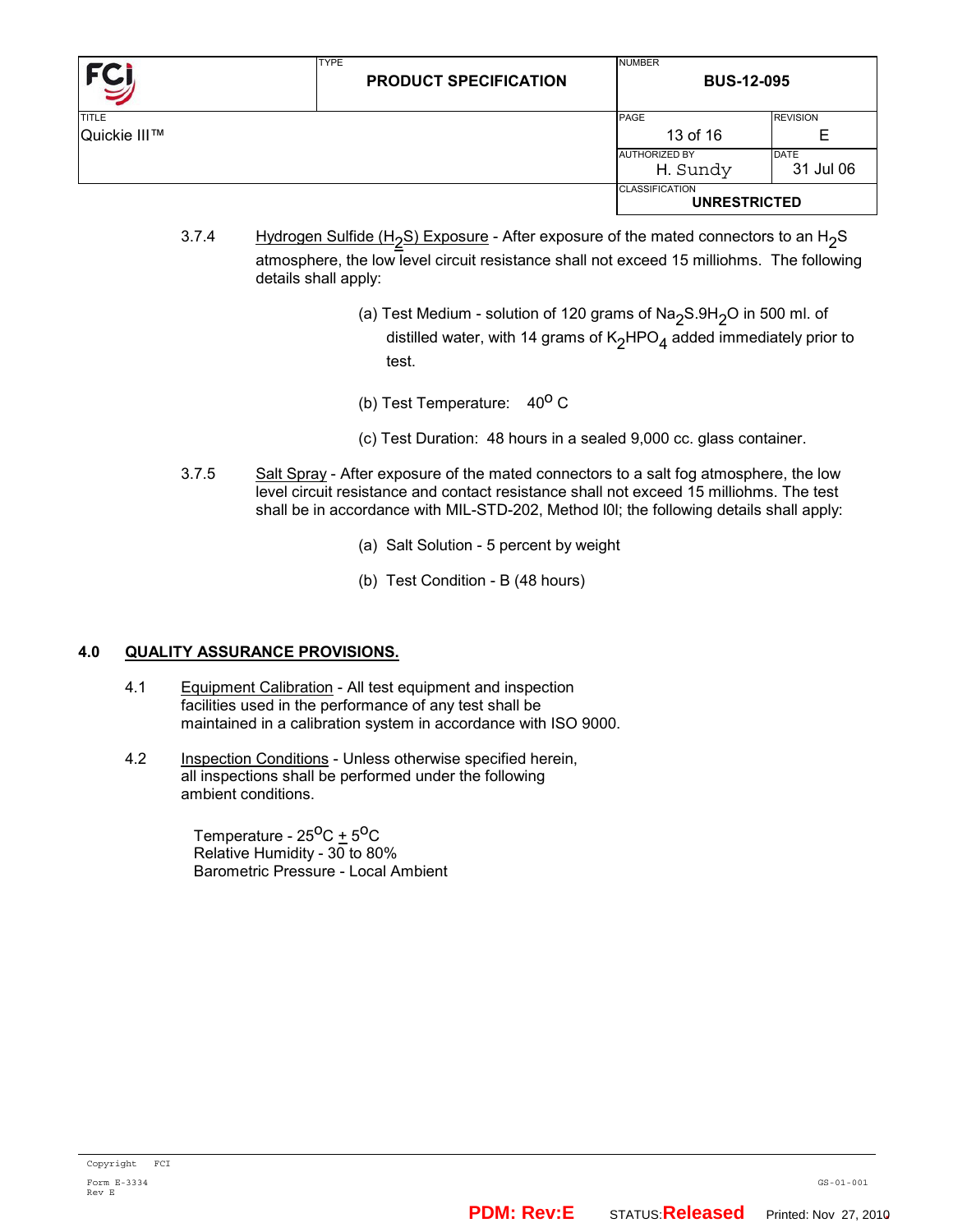| FC           | <b>TYPE</b><br><b>PRODUCT SPECIFICATION</b> | <b>NUMBER</b><br><b>BUS-12-095</b>           |                          |  |
|--------------|---------------------------------------------|----------------------------------------------|--------------------------|--|
| <b>TITLE</b> |                                             | PAGE                                         | <b>REVISION</b>          |  |
| Quickie III™ |                                             | 14 of 16                                     | Е                        |  |
|              |                                             | <b>AUTHORIZED BY</b><br>H. Sundy             | <b>DATE</b><br>31 Jul 06 |  |
|              |                                             | <b>CLASSIFICATION</b><br><b>UNRESTRICTED</b> |                          |  |

- 4.3 Qualification Inspection Qualification inspection shall be performed on sample units produced with equipment and procedures normally used in production.
	- 4.3.1 Sample Ten (10) of the 50 position (2x25) connectors shall be subjected to the qualification inspection.
	- 4.3.2 Preparation of Samples The various test samples shall be configured and terminated as shown in Table II.
	- 4.3.3 Test Sequence The sample assemblies, shall be subjected to the inspections specified in Table III in the order shown.

#### TABLE II - TEST SAMPLE DESCRIPTION

| Qty | Sample<br>No. | Positions     | Strain<br>Relief         | Terminated<br>Cable | Cable<br>Length |
|-----|---------------|---------------|--------------------------|---------------------|-----------------|
|     |               | $2 \times 25$ | Yes                      | AWG 28 Stranded     | 10"             |
| 2   | 2             | $2 \times 25$ | No                       | AWG 28 Stranded     | 10"             |
| 2   | 3             | $2 \times 25$ | Yes                      | AWG 30 Solid        | 10"             |
|     | 4             | $2 \times 25$ | $\overline{\phantom{a}}$ | Unterminated        |                 |
|     | 5             | $2 \times 25$ | Yes                      | AWG 28 Stranded     | 1 O "           |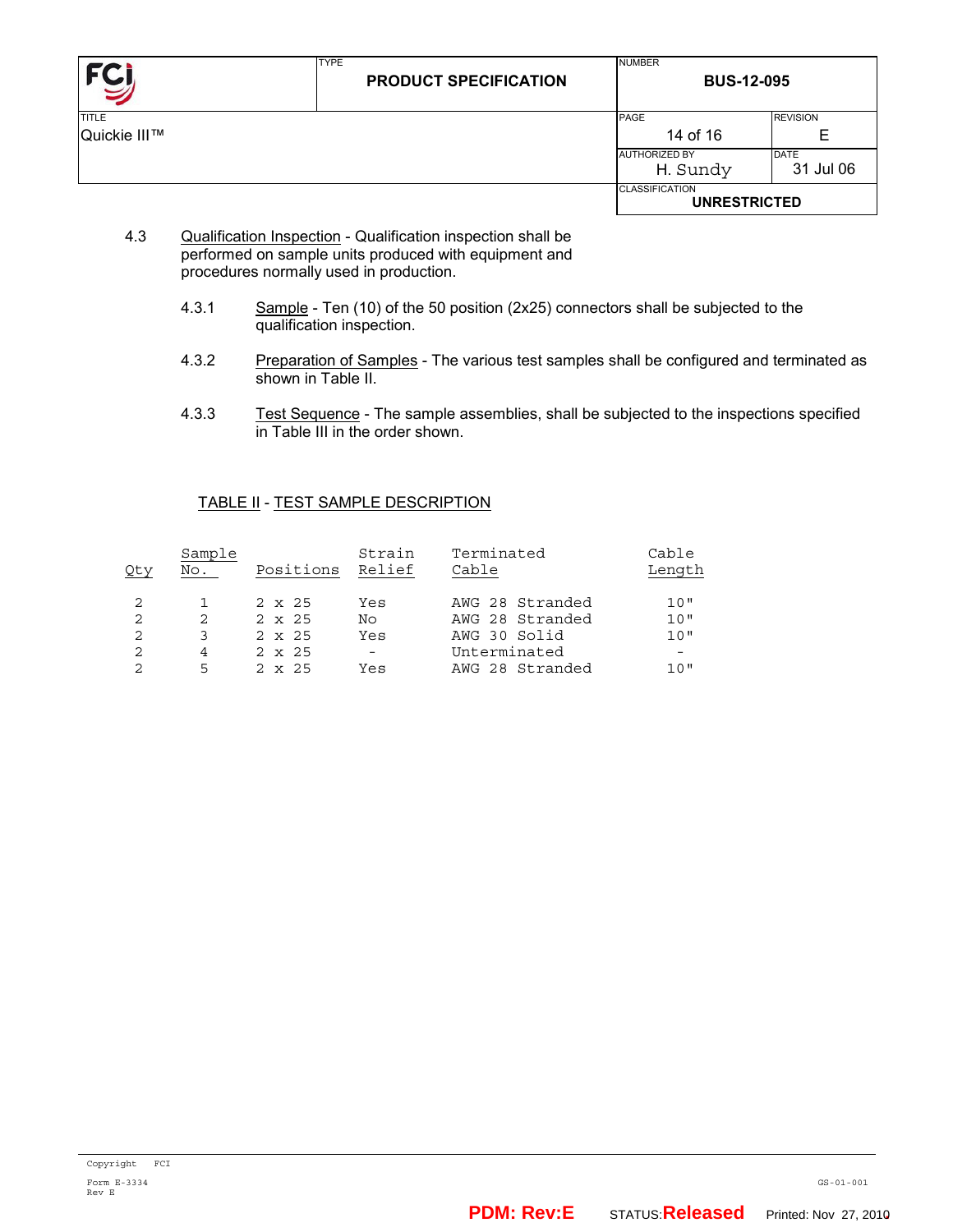| $TITI$ F |  |
|----------|--|

TYPE

**BUS-12-095** 

NUMBER

| <b>TITLE</b> | PAGE                                         | <b>REVISION</b> |
|--------------|----------------------------------------------|-----------------|
| Quickie III™ | 15 of 16                                     | ╘               |
|              | <b>AUTHORIZED BY</b>                         | DATE            |
|              | H. Sundy                                     | 31 Jul 06       |
|              | <b>CLASSIFICATION</b><br><b>UNRESTRICTED</b> |                 |

## TABLE III - CONNECTOR QUALIFICATION INSPECTION

Test SAMPLE NO.

|                                    | Para. | $\frac{1}{2}$                                     | $\frac{2}{\pi}$                               |                                               | $\frac{4}{1}$                                     | $rac{5}{1}$ |
|------------------------------------|-------|---------------------------------------------------|-----------------------------------------------|-----------------------------------------------|---------------------------------------------------|-------------|
| Total Mating Force                 | 3.6.3 |                                                   |                                               | $\frac{3}{x}$                                 |                                                   |             |
| Ind. Cont. Sep. Force              | 3.6.4 | $\equiv$                                          | $\frac{1}{2}$ and $\frac{1}{2}$               | $\mathbf x$                                   | $\mathbf{L} = \mathbf{L}$                         |             |
| Low Level Circuit Resistance       | 3.5.3 | $\mathbf{x}$                                      | $\mathbf x$                                   | $\mathbf x$                                   | $\overline{\phantom{a}}$                          | $\mathbf x$ |
| Cable Retention                    | 3.6.2 | $\omega_{\rm{max}}$                               |                                               | $\omega_{\rm{max}}$ and $\omega_{\rm{max}}$ . |                                                   | $\mathbf x$ |
| Low Level Circuit Resistance 3.5.3 |       | $\omega_{\rm{max}}$                               |                                               | <b>Contract Contract</b>                      | $\overline{\phantom{a}}$                          | $\mathbf x$ |
| Cable Flex Resistance              | 3.6.1 | $\mathbf x$                                       | <b>Contract</b>                               | <b>Contract Contract</b>                      | $\overline{\phantom{a}}$                          |             |
| Low Level Circuit Resistance 3.5.3 |       | $\mathbf x$                                       |                                               |                                               | $-$                                               |             |
| Insulation Resistance              | 3.5.4 | $\omega_{\rm{max}}$                               |                                               |                                               | $\mathbf x$                                       |             |
| Dielectric With. Voltage           | 3.5.5 |                                                   |                                               |                                               | $\mathbf x$                                       |             |
| Thermal Shock                      | 3.7.2 | $\mathbf x$                                       | <b>Contract</b>                               | $-$ 100 $-$                                   | $\mathbf{x}$ -                                    |             |
| Dielectric With. Voltage           | 3.5.5 | $\frac{1}{2}$ and $\frac{1}{2}$                   | $\overline{\phantom{0}}$                      | $ -$                                          | $\mathbf{x}$ -                                    |             |
| Low Level Circuit Resistance       | 3.5.3 | $\mathbf{x}$                                      | $\sim$ 100 $\mu$ m $^{-1}$                    | $\sim$ 100 $\mu$ m $^{-1}$                    | $\frac{1}{2}$ and $\frac{1}{2}$ and $\frac{1}{2}$ |             |
| Humidity                           | 3.7.1 | $\mathbf x$                                       | $\mathbf x$                                   |                                               | $\mathbf x$                                       |             |
| Insulation Resistance              | 3.5.4 | $\overline{\phantom{a}}$                          | $\omega_{\rm{max}}$ and $\omega_{\rm{max}}$   |                                               | $\mathbf x$                                       |             |
| Low Level Circuit Resistance       | 3.5.3 | $\mathbf{x}$                                      | $\mathbf x$                                   |                                               | Andrew Artist                                     |             |
| High Temperature Life              | 3.7.3 | $\mathbf x$                                       | $\mathbf x$                                   | $\frac{1}{2}$ and $\frac{1}{2}$               | $\mathbf x$                                       |             |
| Insulation Resistance              | 3.5.4 | $\frac{1}{2}$ and $\frac{1}{2}$                   | <b>Contract Contract</b>                      |                                               | $ x$ $-$                                          |             |
| Low Level Circuit Resistance       | 3.5.3 | $\mathbf x$                                       | $\mathbf x$                                   |                                               | <b>All Common</b>                                 |             |
| Durability (100 CY.)               | 3.6.5 |                                                   | $\omega_{\rm{max}}$ and $\omega_{\rm{max}}$ . | $\mathbf x$                                   | $\overline{\phantom{a}}$                          |             |
| Low Level Circuit Resistance       | 3.5.3 | $\omega_{\rm{max}}$                               | $\sim 100$                                    | $\mathbf x$                                   | $\frac{1}{2}$ and $\frac{1}{2}$                   |             |
| Ind.Cont.Sep.Force                 | 3.6.4 | $\overline{\phantom{a}}$                          | <b>Service</b>                                | $\mathbf x$                                   | $\overline{\phantom{a}}$                          |             |
| Hydrogen Sulfide                   | 3.7.4 | $\overline{\phantom{a}}$                          |                                               | $\mathbf x$                                   | $\overline{\phantom{a}}$                          |             |
| Low Level Circuit Resistance       | 3.5.3 |                                                   |                                               | $\mathbf x$                                   |                                                   |             |
| Salt Spray                         | 3.7.5 | $\frac{1}{2}$ and $\frac{1}{2}$ and $\frac{1}{2}$ | $\sim$ 100 $\mu$                              | $\mathbf x$                                   | $\overline{\phantom{a}}$                          |             |
| Low Level Circuit Resistance       | 3.5.3 | $\equiv$                                          | $\overline{\phantom{a}}$                      | $\mathbf x$                                   | $\equiv$                                          |             |